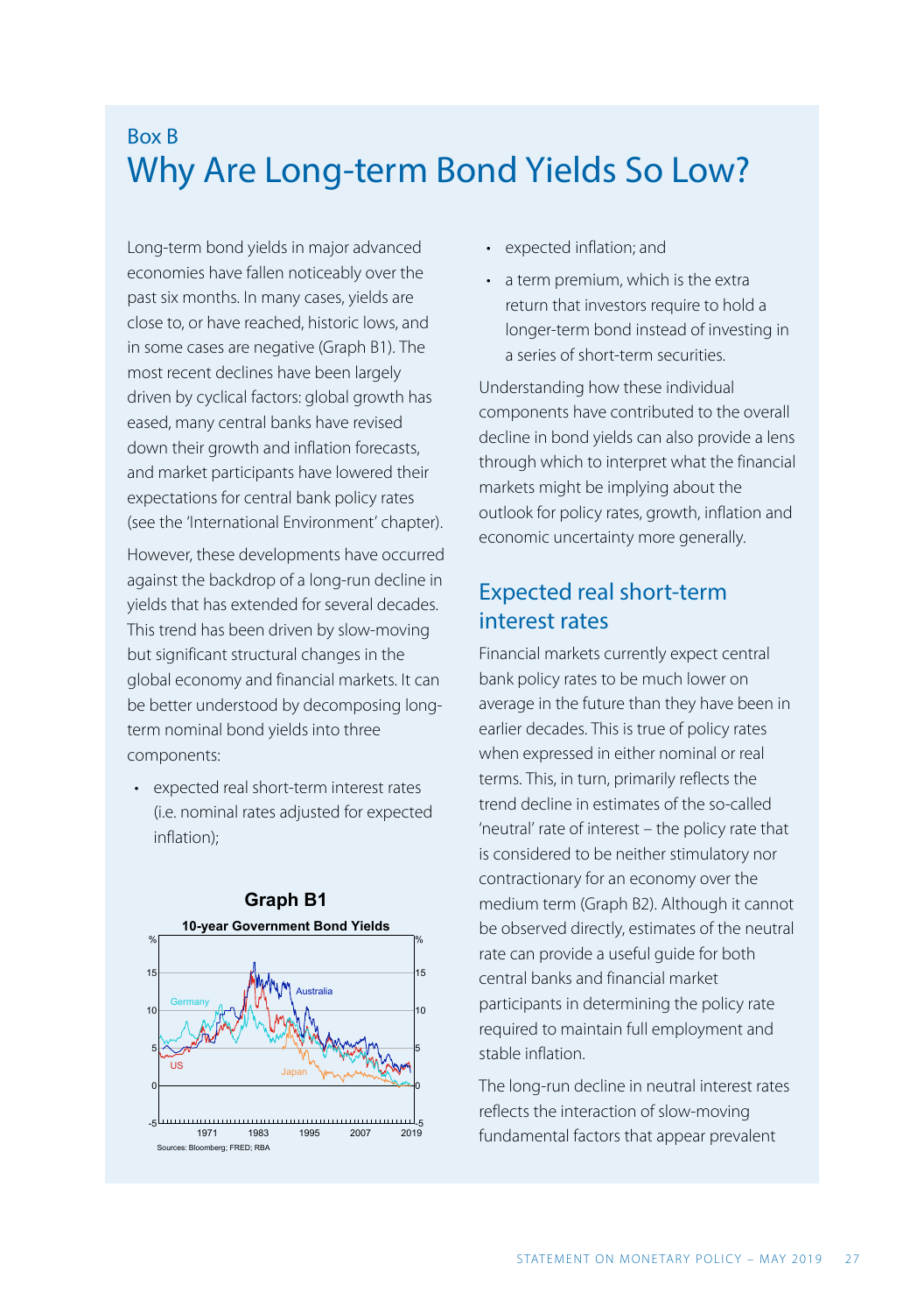across many advanced economies, including Australia. A rise in desired savings, or a fall in desired investment, as a share of income, will tend to reduce an economy's neutral rate of interest. These factors have been widely discussed in both Australian and international literature. [1]

### Inflation expectations

Since its peak in the 1970s, inflation in advanced economies has declined to very low levels, and is expected to remain low for some time (Graph B3). As a result, investors currently demand less compensation for the erosion of the purchasing power of their savings. This decline in inflation and the emergence of stable inflation expectations that began in the early 1980s (when high real interest rates contributed to recession in many advanced economies) was reinforced with the adoption of inflation targeting by many central banks in the early 1990s. [2] In more recent years, a period where realised inflation outcomes have been below central bank targets in several major economies, despite unprecedented monetary stimulus, may also have contributed to a reduction in inflation expectations.

# The term premium

Finally, the low level of long-term bond yields also reflects unusually low 'term premiums'. The term premium is the extra return that compensates investors for lending at a fixed rate of interest; this exposes the investor to the risk that interest rates might rise, in which case they would forego higher returns, including in the event that inflation is higher than expected. Historically, term premiums have tended to be positive but, on some measures, they are currently negative (Graph B4). The low level of term premiums can be traced to two factors: low uncertainty about future macroeconomic outcomes, and an increased presence of price-insensitive buyers for long-term government securities.

### Macroeconomic influences on the term premium: the role of uncertainty

Where investors believe that *uncertainty*  about the future level of real interest rates and inflation is low, the term premium will also be low (all else being equal). One indicator suggesting that investors' uncertainty is low can be seen in the price of options used to hedge against, or speculate



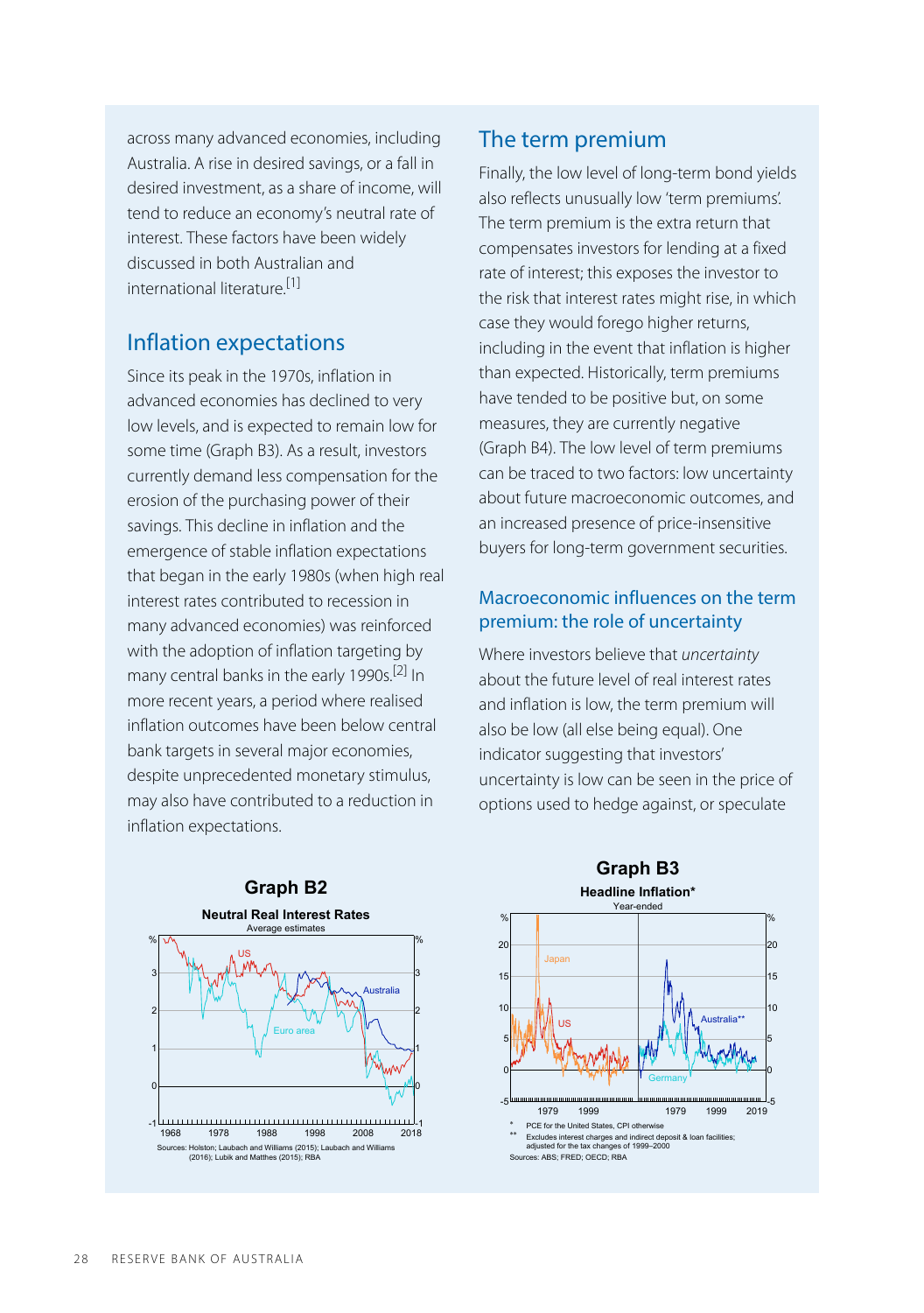on, interest rate movements. The level of expected volatility implied by the prices of these options has been well below its historical average for a number of years and is currently close to all-time lows (Graph B5). This may also partly reflect technical factors in financial markets. [3]

Uncertainty around future real interest rates has declined for several reasons. As nominal rates are lower than in the past, they are more likely to encounter the effective lower bound in many economies. That implies that the distribution of future policy rates is truncated on the downside, which, in turn, narrows the range of uncertainty around future real rates. In addition, a number of



#### **Graph B5**



central banks have provided more explicit guidance for future policy rates, which has lessened uncertainty about the path of policy rates to the extent that market participants view this guidance as credible. Finally, uncertainty around key determinants of real interest rates may have also declined, in particular economic growth rates.<sup>[4]</sup>

Similarly, uncertainty about future inflation appears to have declined, particularly over the past decade. A range of measures supports this: for example, the dispersion of CPI forecasts by market participants has narrowed steadily since 2010 (Graph B6). This greater certainty about future inflation in part reflects declines in actual, or 'realised', inflation volatility, and can be explained by the tendency for inflation volatility of the recent past to influence expectations about future inflation uncertainty (Graph B7).

#### Other influences on the term premium: the role of price-insensitive buyers

The rising influence of price-insensitive buyers (relative to the supply of long-term debt securities) will also have suppressed term premiums. Most notably, quantitative easing (QE) programs in the wake of the

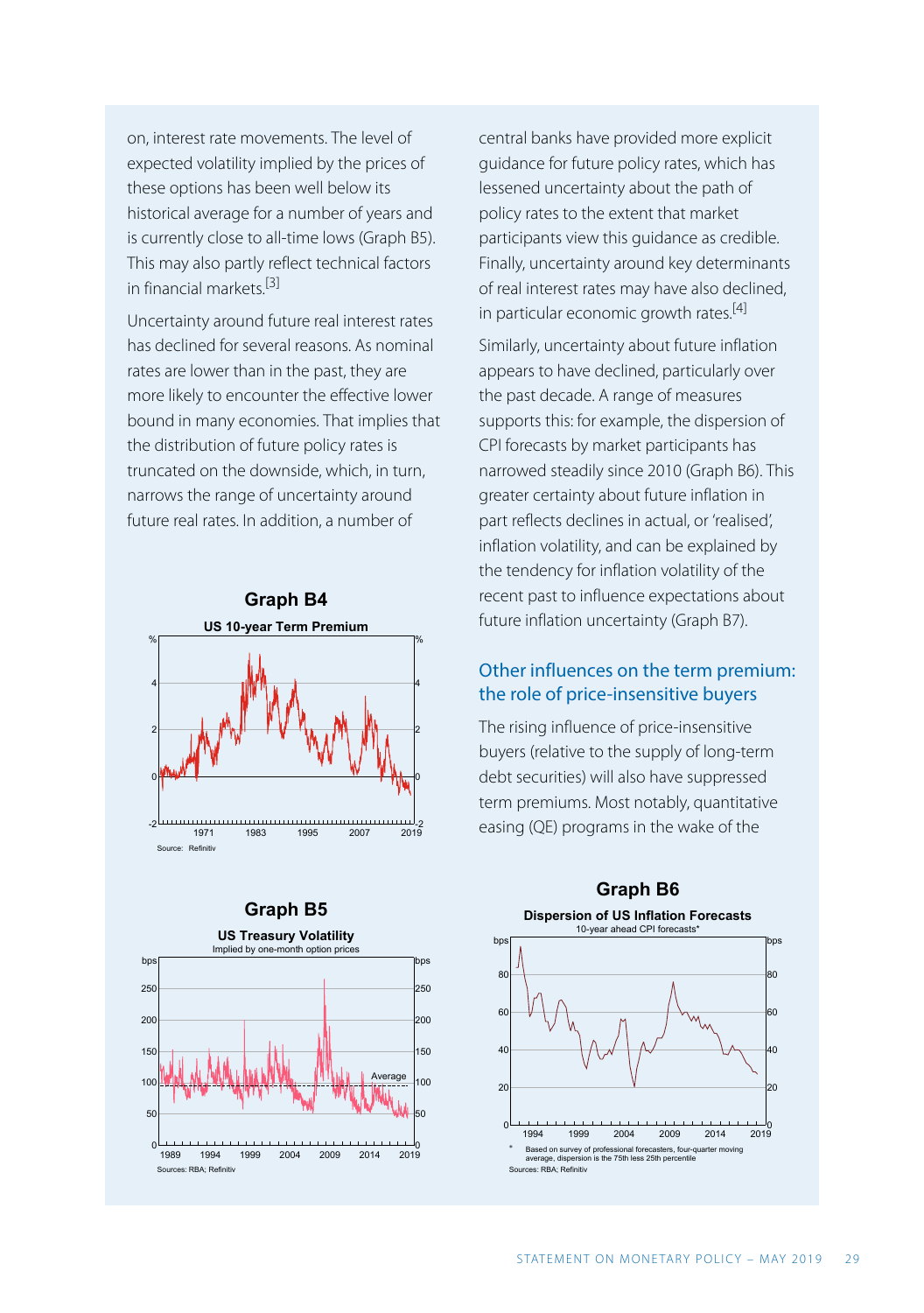Global Financial Crisis absorbed part of the supply of long-term government bonds available to the private sector (Graph B8). The Federal Reserve's QE program alone is estimated to have compressed the US 10-year term premium by around 100 basis points, although this is likely to have partly unwound of late.<sup>[5]</sup> In addition, there has been ongoing demand for longterm government bonds from other priceinsensitive buyers, such as insurers and defined benefit pension funds, despite very low or negative interest rates.<sup>[6]</sup> These firms often have significant long-term liabilities with maturities that are longer than those of many financial assets. The resulting maturity gap means that the decline in bond yields increases the present value of these firms' liabilities by more than the present value of



## Endnotes

[1] For an overview of the drivers of global Neutral Interest Rate', RBA *Bulletin*, neutral interest rates see Rachel L and T Smith (2015), 'Secular drivers of the global real interest rate', Bank of England Working Paper No 571. For a discussion on Australia's neutral rate see McCririck R and D Rees (2017), 'The

their assets. As a result, these firms have an incentive (and are often required by regulation) to purchase additional long-term assets to hedge interest rate risk. Finally, financial institutions have also increased their holdings of such assets, partly to meet requirements under stricter liquidity regulations in the wake of the financial crisis.

So, while the bond market may provide useful information about expectations for neutral interest rates, inflation and economic uncertainty, this is less the case when movements in government bond yields largely reflect the impact of price-insensitive buyers.  $\mathbf{\ddot{w}}$ 

### **Graph B8**



September. Available at <https://www.rba.gov.au/publications/ bulletin/2017/sep/pdf/bu-0917-2-theneutral-interest-rate.pdf>.

Sánchez J and H Kim (2018), 'Why is Inflation so Low?', Federal Reserve Bank [2]